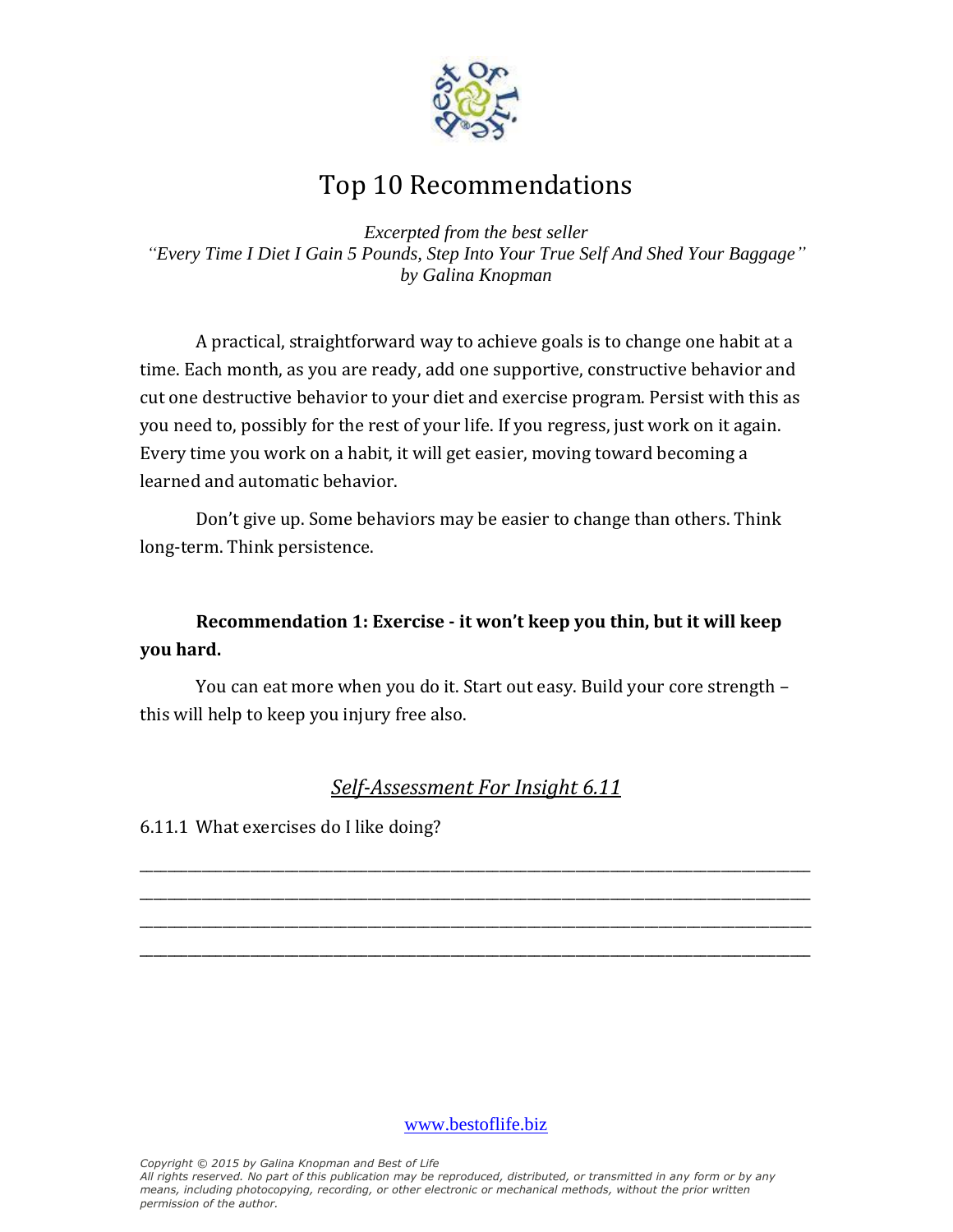

\_\_\_\_\_\_\_\_\_\_\_\_\_\_\_\_\_\_\_\_\_\_\_\_\_\_\_\_\_\_\_\_\_\_\_\_\_\_\_\_\_\_\_\_\_\_\_\_\_\_\_\_\_\_\_\_\_\_\_\_\_\_\_\_\_\_\_\_\_\_\_\_\_\_\_\_\_\_\_\_\_\_\_\_\_\_\_\_\_\_\_\_\_\_\_\_\_ \_\_\_\_\_\_\_\_\_\_\_\_\_\_\_\_\_\_\_\_\_\_\_\_\_\_\_\_\_\_\_\_\_\_\_\_\_\_\_\_\_\_\_\_\_\_\_\_\_\_\_\_\_\_\_\_\_\_\_\_\_\_\_\_\_\_\_\_\_\_\_\_\_\_\_\_\_\_\_\_\_\_\_\_\_\_\_\_\_\_\_\_\_\_\_\_\_ \_\_\_\_\_\_\_\_\_\_\_\_\_\_\_\_\_\_\_\_\_\_\_\_\_\_\_\_\_\_\_\_\_\_\_\_\_\_\_\_\_\_\_\_\_\_\_\_\_\_\_\_\_\_\_\_\_\_\_\_\_\_\_\_\_\_\_\_\_\_\_\_\_\_\_\_\_\_\_\_\_\_\_\_\_\_\_\_\_\_\_\_\_\_\_\_\_ \_\_\_\_\_\_\_\_\_\_\_\_\_\_\_\_\_\_\_\_\_\_\_\_\_\_\_\_\_\_\_\_\_\_\_\_\_\_\_\_\_\_\_\_\_\_\_\_\_\_\_\_\_\_\_\_\_\_\_\_\_\_\_\_\_\_\_\_\_\_\_\_\_\_\_\_\_\_\_\_\_\_\_\_\_\_\_\_\_\_\_\_\_\_\_\_\_

6.11.2 What type of exercise can I incorporate easily into my lifestyle?

For example, if you watch TV a lot, you can do push-ups and sit-ups or ride an exercise bike while your watching, or during the commercials. Whatever exercise that you do, get in the habit, make it part of your life, slowly but surely.

.............................

#### **Recommendation 2: Reduce Caffeine and Sugar**

#### **Alternatives to caffeine and sugar:**

- Add the mineral Chromium Picolonate to your diet, as it helps balance sugar levels; it can be found in dark green leafy vegetables or as a vitamin supplement.
- Substitute other sensory stimuli, such as music, communication with others, mild exercise, changing scenery – moving to a different room, etc.

### *Self-Assessment For Insight 6.12*

\_\_\_\_\_\_\_\_\_\_\_\_\_\_\_\_\_\_\_\_\_\_\_\_\_\_\_\_\_\_\_\_\_\_\_\_\_\_\_\_\_\_\_\_\_\_\_\_\_\_\_\_\_\_\_\_\_\_\_\_\_\_\_\_\_\_\_\_\_\_\_\_\_\_\_\_\_\_\_\_\_\_\_\_\_\_\_\_\_\_\_\_\_\_\_\_\_ \_\_\_\_\_\_\_\_\_\_\_\_\_\_\_\_\_\_\_\_\_\_\_\_\_\_\_\_\_\_\_\_\_\_\_\_\_\_\_\_\_\_\_\_\_\_\_\_\_\_\_\_\_\_\_\_\_\_\_\_\_\_\_\_\_\_\_\_\_\_\_\_\_\_\_\_\_\_\_\_\_\_\_\_\_\_\_\_\_\_\_\_\_\_\_\_\_ \_\_\_\_\_\_\_\_\_\_\_\_\_\_\_\_\_\_\_\_\_\_\_\_\_\_\_\_\_\_\_\_\_\_\_\_\_\_\_\_\_\_\_\_\_\_\_\_\_\_\_\_\_\_\_\_\_\_\_\_\_\_\_\_\_\_\_\_\_\_\_\_\_\_\_\_\_\_\_\_\_\_\_\_\_\_\_\_\_\_\_\_\_\_\_\_\_ \_\_\_\_\_\_\_\_\_\_\_\_\_\_\_\_\_\_\_\_\_\_\_\_\_\_\_\_\_\_\_\_\_\_\_\_\_\_\_\_\_\_\_\_\_\_\_\_\_\_\_\_\_\_\_\_\_\_\_\_\_\_\_\_\_\_\_\_\_\_\_\_\_\_\_\_\_\_\_\_\_\_\_\_\_\_\_\_\_\_\_\_\_\_\_\_\_

6.12.1 How sensitive am I to caffeine and sugar?

6.12.2 If I get caffeine or sugar cravings, how do I deal with them?

[www.bestoflife.biz](http://www.bestoflife.biz/)

\_\_\_\_\_\_\_\_\_\_\_\_\_\_\_\_\_\_\_\_\_\_\_\_\_\_\_\_\_\_\_\_\_\_\_\_\_\_\_\_\_\_\_\_\_\_\_\_\_\_\_\_\_\_\_\_\_\_\_\_\_\_\_\_\_\_\_\_\_\_\_\_\_\_\_\_\_\_\_\_\_\_\_\_\_\_\_\_\_\_\_\_\_\_\_\_\_ \_\_\_\_\_\_\_\_\_\_\_\_\_\_\_\_\_\_\_\_\_\_\_\_\_\_\_\_\_\_\_\_\_\_\_\_\_\_\_\_\_\_\_\_\_\_\_\_\_\_\_\_\_\_\_\_\_\_\_\_\_\_\_\_\_\_\_\_\_\_\_\_\_\_\_\_\_\_\_\_\_\_\_\_\_\_\_\_\_\_\_\_\_\_\_\_\_

*Copyright © 2015 by Galina Knopman and Best of Life All rights reserved. No part of this publication may be reproduced, distributed, or transmitted in any form or by any means, including photocopying, recording, or other electronic or mechanical methods, without the prior written permission of the author.*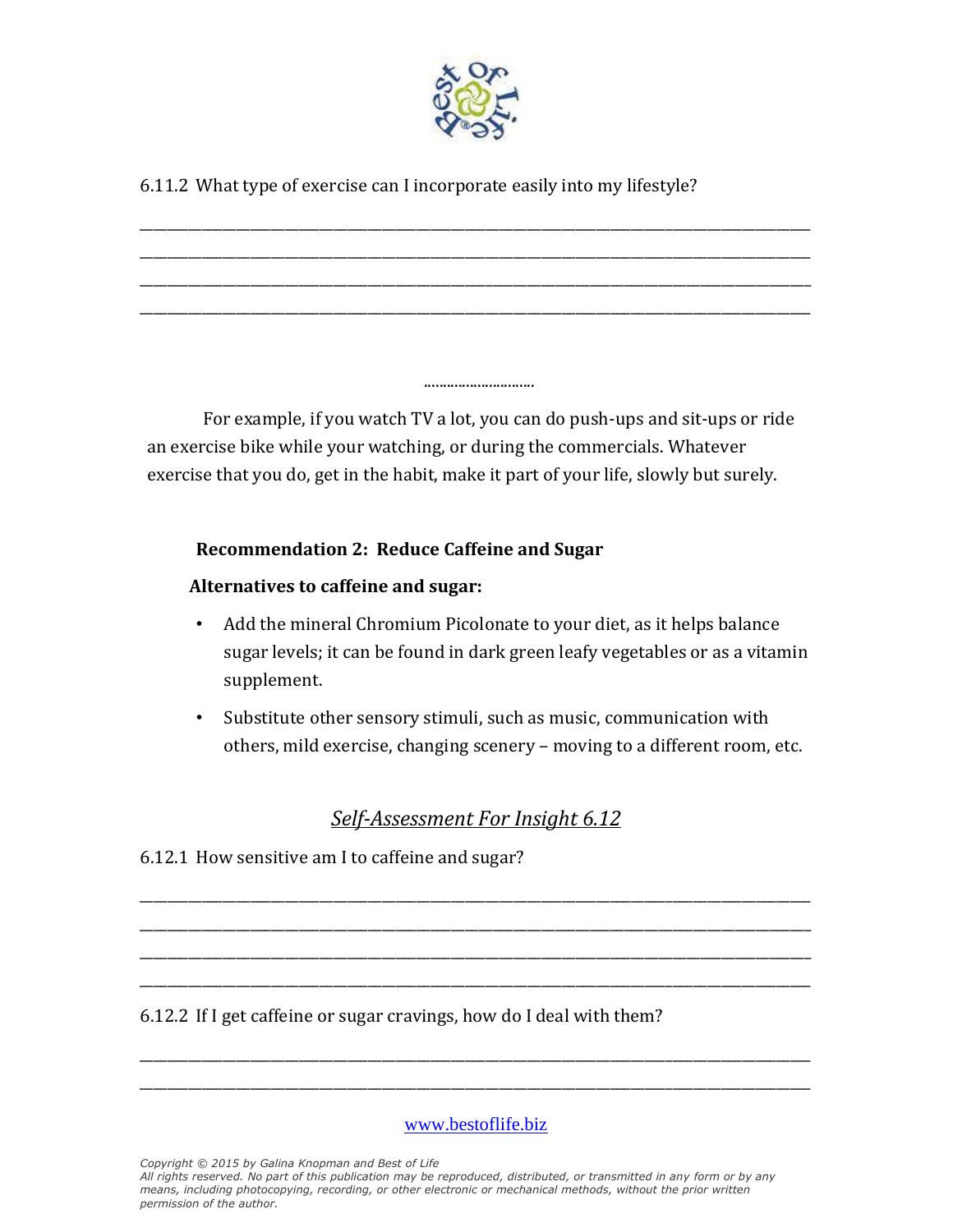

6.12.3 If I crash after too much sugar or caffeine, how do I deal with crashing?

6.12.4 How do I know how much is too much?

6.12.5 How do I pick myself up after I crash?

6.12.6 How well does my pick-me-up method work?

6.12.7 What might be better way to energize myself (e.g., no more caffeine or sugar, going for a walk instead, playing music, dancing, etc.)?

www.bestoflife.biz

Copyright © 2015 by Galina Knopman and Best of Life<br>All rights reserved. No part of this publication may be reproduced, distributed, or transmitted in any form or by any means, including photocopying, recording, or other electronic or mechanical methods, without the prior written permission of the author.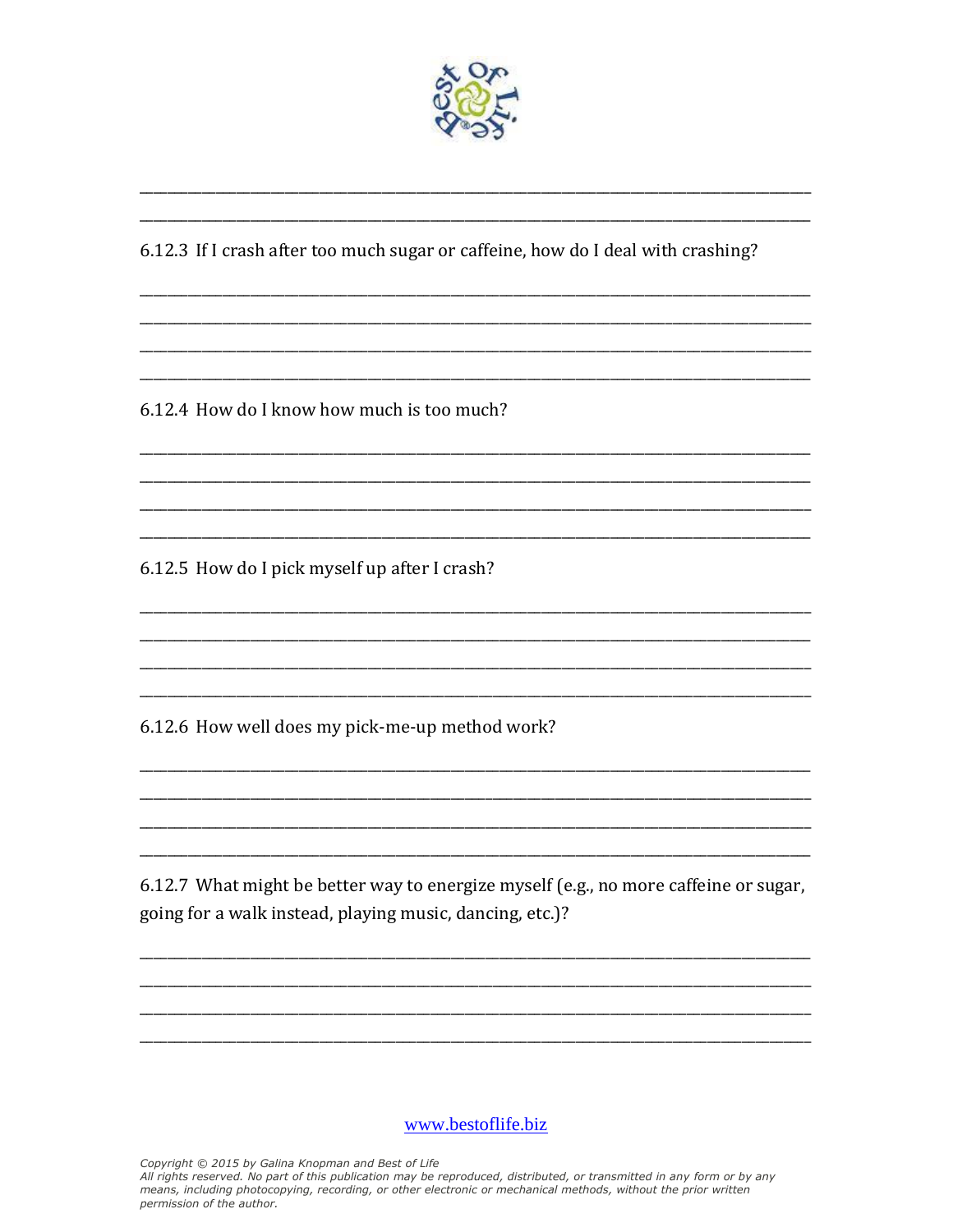

6.12.8 Why am I ingesting caffeine and sugar?

6.12.9 Am I okay with it or would I like to reduce my intake?

6.12.10 How does my intake of protein, fruits, and vegetables compare to sugars and fats?

6.12.11 Am I eating whole grains or fast converting white grains?

#### Recommendation 3: Fruits and vegetables are always available

Fruits and vegetables are good. They're good for breakfast, lunch, and  $\bullet$ dinner, and great for snacks. Eat up!

.............................

www.bestoflife.biz

Copyright © 2015 by Galina Knopman and Best of Life

All rights reserved. No part of this publication may be reproduced, distributed, or transmitted in any form or by any means, including photocopying, recording, or other electronic or mechanical methods, without the prior written permission of the author.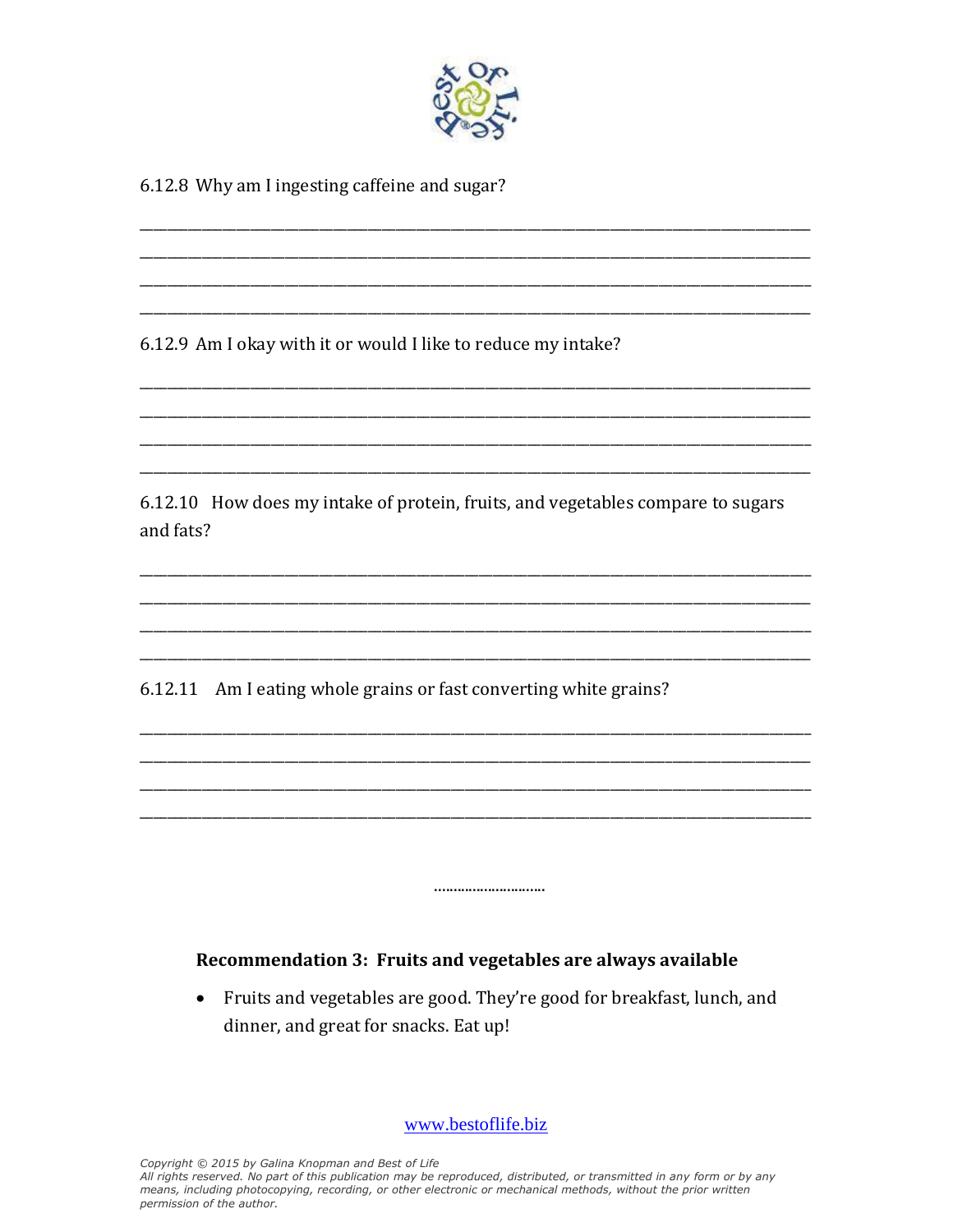

#### **Recommendation 4: Don't shop when hungry**

• Plan to food shop after you eat. Also, plan what "fun foods" you will buy. Don't wait until you're at the food store to select your treat! Decide ahead of time and plan it into your shopping routine. No guilt allowed here! Impulse buying of vegetables and fruit is always great!

#### **Recommendation 5: Veggie, Salad, and Bean Pig-outs**

- Go for it! Eat as many vegetables, as much salad, and as many beans as you'd like. Knock yourself (and everyone else) out. Enjoy toppings and sauces, too. It beats boxes of cookies and candy, not just from the perspective of sugar and fat intake, but from the perspective of healthy habits. Over time, start switching the ranch dressing to oil and vinegar.
- Fill up on low-calorie, healthy veggies and beans. This is a great habit to get into and can resolve a desire to binge. When I pig out on salad, I typically don't stuff myself on the rest of the meal. It's especially great because by the time I get to dessert, I have no more room!
- Explore how salads and vegetables are made in different cultures. There are so many kinds of salads you can make. When was the last time you ate sauerkraut?
- Legumes and beans are a wonderful source of protein, are low-calorie, great for digestion. They're high in fiber, so they can take some getting used to. Explore other cultures for great recipes.

#### **Recommendation 6: Roughage, Myths and Potatoes**

I'm a believer in pasta, rice, and potatoes — as long as they're whole grain so they metabolize more slowly and don't convert immediately to sugar. I believe these are especially important in conjunction with exercise. When I'm drinking wine with dinner, I may have smaller portions of potatoes, rice, or pasta, because the alcohol in the wine will convert to sugar, as will the carbohydrates in potatoes, rice, and pasta.

[www.bestoflife.biz](http://www.bestoflife.biz/)

*Copyright © 2015 by Galina Knopman and Best of Life*

*All rights reserved. No part of this publication may be reproduced, distributed, or transmitted in any form or by any means, including photocopying, recording, or other electronic or mechanical methods, without the prior written permission of the author.*